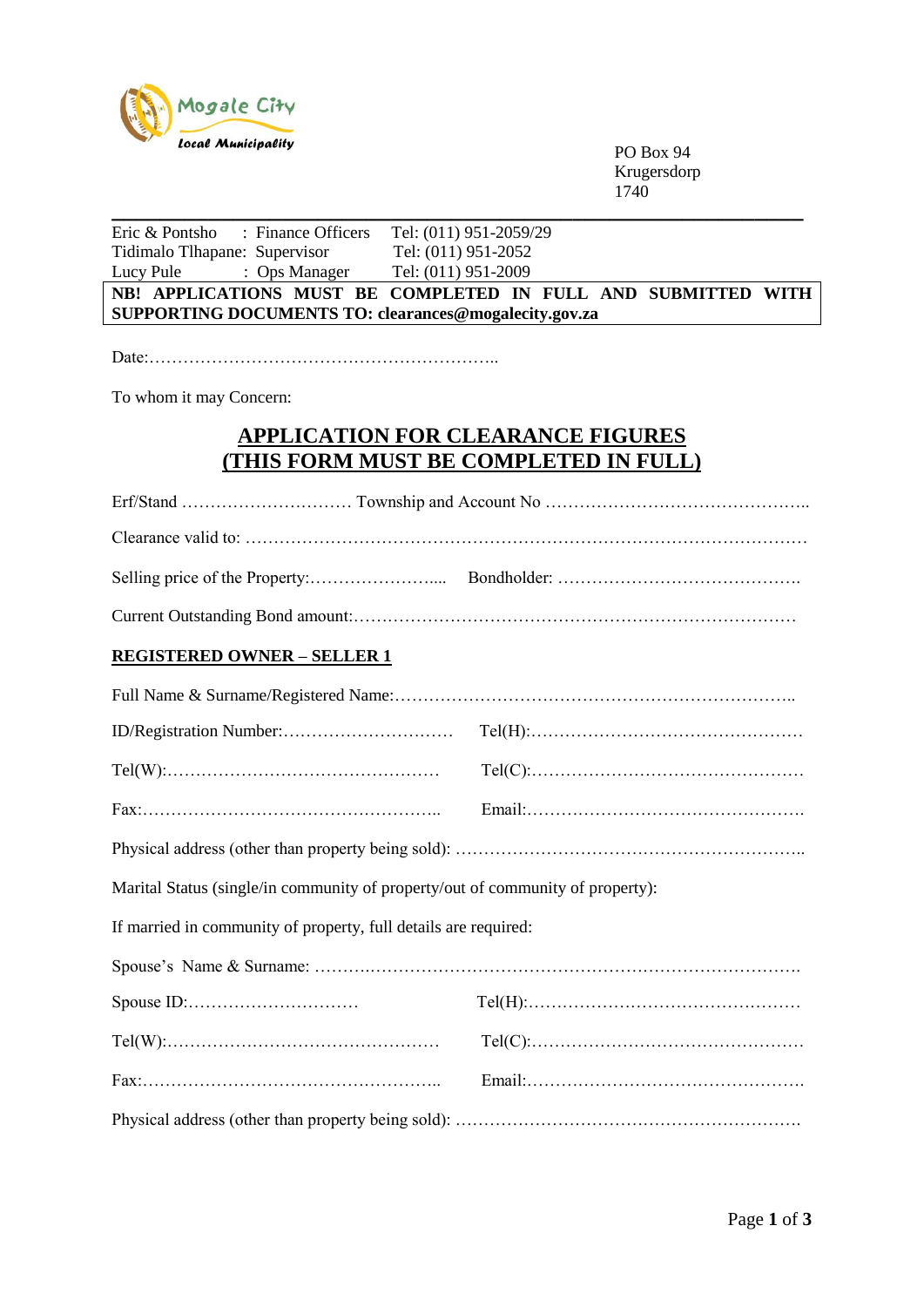## **REGISTERED OWNER – SELLER 2**

| $Tel(W): \ldots \ldots \ldots \ldots \ldots \ldots \ldots \ldots \ldots \ldots \ldots \ldots$        | $Tel(C): \ldots \ldots \ldots \ldots \ldots \ldots \ldots \ldots \ldots \ldots \ldots \ldots \ldots$ |  |
|------------------------------------------------------------------------------------------------------|------------------------------------------------------------------------------------------------------|--|
|                                                                                                      |                                                                                                      |  |
|                                                                                                      |                                                                                                      |  |
| Marital Status (single/in community of property/out of community of property):                       |                                                                                                      |  |
| If married in community of property, full details are required:                                      |                                                                                                      |  |
|                                                                                                      |                                                                                                      |  |
|                                                                                                      | $Tel(H): \ldots \ldots \ldots \ldots \ldots \ldots \ldots \ldots \ldots \ldots \ldots \ldots \ldots$ |  |
| $Tel(W): \ldots \ldots \ldots \ldots \ldots \ldots \ldots \ldots \ldots \ldots \ldots \ldots \ldots$ | $Tel(C): \ldots \ldots \ldots \ldots \ldots \ldots \ldots \ldots \ldots \ldots \ldots \ldots \ldots$ |  |
|                                                                                                      |                                                                                                      |  |
|                                                                                                      |                                                                                                      |  |

## **NB: FULL DETAILS OF ALL REGISTERED OWNERS/SELLERS ARE REQUIRED IN THE EVENT OF MUTIPLE OWNERS**

## **PURCHASER**

|                              | $Tel(H): \ldots \ldots \ldots \ldots \ldots \ldots \ldots \ldots \ldots \ldots \ldots \ldots$ |  |
|------------------------------|-----------------------------------------------------------------------------------------------|--|
|                              | $Tel(C): \ldots \ldots \ldots \ldots \ldots \ldots \ldots \ldots \ldots \ldots \ldots \ldots$ |  |
|                              |                                                                                               |  |
|                              |                                                                                               |  |
|                              |                                                                                               |  |
| <b>CONVEYANCING ATTORNEY</b> |                                                                                               |  |
|                              |                                                                                               |  |
|                              |                                                                                               |  |
|                              |                                                                                               |  |
|                              |                                                                                               |  |